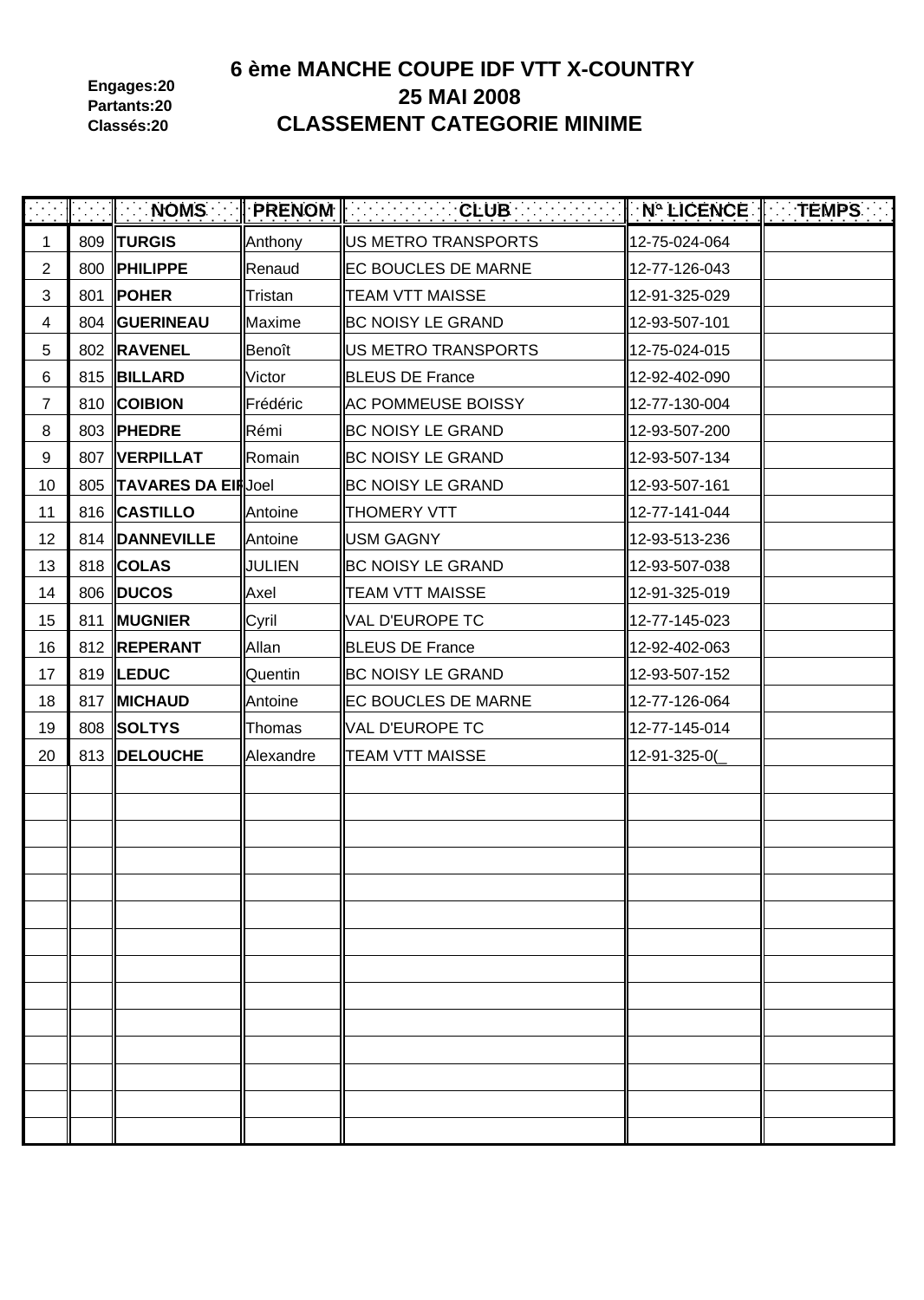**Engages:14 Partants:12 Classés:12**

# **6 ème MANCHE COUPE IDF VTT X-COUNTRY 25 MAI 2008 CLASSEMENT CATEGORIE CADETS**

|                |                              |         | <b>Noms Renoming Club</b> Club Renoming the Renormal Renormal Club Renormal Renormal Club Renormal Renormal Renormal Renormal Renormal Renormal Renormal Renormal Renormal Renormal Renormal Renormal Renormal Renormal Renormal Re | $\parallel$ N° LICENCE $\parallel$ TEMPS . |  |
|----------------|------------------------------|---------|-------------------------------------------------------------------------------------------------------------------------------------------------------------------------------------------------------------------------------------|--------------------------------------------|--|
| 1              | 703 POITEVIN                 | Alexis  | <b>TEAM VTT MAISSE</b>                                                                                                                                                                                                              | 12-91-325-047                              |  |
| 2              | 710 <b>BUONO</b>             | Kévin   | <b>CS EIS FONTAINEBLEAU</b>                                                                                                                                                                                                         | 12-77-151-086                              |  |
| $\mathbf{3}$   | 702 <b>DELON</b>             | Denis   | US METRO TRANSPORTS                                                                                                                                                                                                                 | 12-77-024-185                              |  |
| 4              | 704  BOURDEVAIRE  Jean-Louis |         | <b>US DOMONT</b>                                                                                                                                                                                                                    | 12-95-702-144                              |  |
| 5              | 706 GRANDCLAUDO Adrien       |         | <b>THOMERY VTT</b>                                                                                                                                                                                                                  | 12-77-141-030                              |  |
| 6              | 705 BUISSON                  | Thomas  | <b>BC NOISY LE GRAND</b>                                                                                                                                                                                                            | 12-93-507-195                              |  |
| $\overline{7}$ | 700 JAXEL                    | Jérémy  | VAL D'EUROPE TC                                                                                                                                                                                                                     | 12-77-145-004                              |  |
| 8              | 712 <b>BERZIN</b>            | Maxime  | <b>CS EIS FONTAINEBLEAU</b>                                                                                                                                                                                                         | 12-77-151-094                              |  |
| 9              | 713  DEN HOLENDER Simon      |         | <b>EC BOUCLES DE MARNE</b>                                                                                                                                                                                                          | 12-77-126-186                              |  |
| 10             | 709 SPREUX                   | Owen    | <b>BC NOISY LE GRAND</b>                                                                                                                                                                                                            | 12-93-507-                                 |  |
| 11             | 707 RIGAUD                   | Nicolas | <b>EC BOUCLES DE MARNE</b>                                                                                                                                                                                                          | 12-77-126-089                              |  |
| 12             | 701   DUFRANNE               | Florian | VAL D'EUROPE TC                                                                                                                                                                                                                     | 12-77-145-034                              |  |
|                |                              |         |                                                                                                                                                                                                                                     |                                            |  |
|                |                              |         |                                                                                                                                                                                                                                     |                                            |  |
|                |                              |         |                                                                                                                                                                                                                                     |                                            |  |
|                |                              |         |                                                                                                                                                                                                                                     |                                            |  |
|                |                              |         |                                                                                                                                                                                                                                     |                                            |  |
|                |                              |         |                                                                                                                                                                                                                                     |                                            |  |
|                |                              |         |                                                                                                                                                                                                                                     |                                            |  |
|                |                              |         |                                                                                                                                                                                                                                     |                                            |  |
|                |                              |         |                                                                                                                                                                                                                                     |                                            |  |
|                |                              |         |                                                                                                                                                                                                                                     |                                            |  |
|                |                              |         |                                                                                                                                                                                                                                     |                                            |  |
|                |                              |         |                                                                                                                                                                                                                                     |                                            |  |
|                |                              |         |                                                                                                                                                                                                                                     |                                            |  |
|                |                              |         |                                                                                                                                                                                                                                     |                                            |  |
|                |                              |         |                                                                                                                                                                                                                                     |                                            |  |
|                |                              |         |                                                                                                                                                                                                                                     |                                            |  |
|                |                              |         |                                                                                                                                                                                                                                     |                                            |  |
|                |                              |         |                                                                                                                                                                                                                                     |                                            |  |
|                |                              |         |                                                                                                                                                                                                                                     |                                            |  |
|                |                              |         |                                                                                                                                                                                                                                     |                                            |  |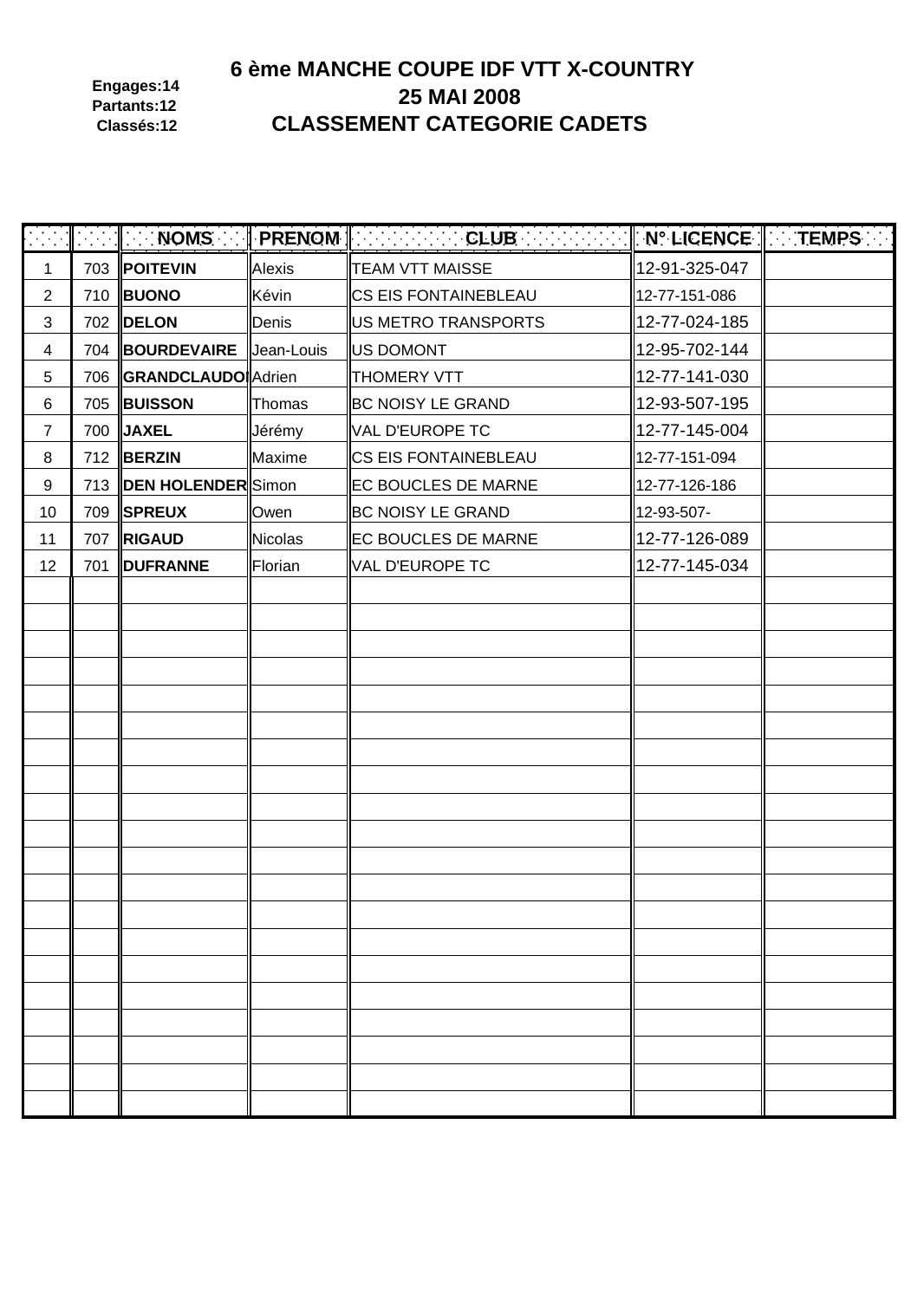#### 6 ème MANCHE COUPE IDF VTT X-COUNTRY Engages:4 25 MAI 2008 Partants:4 **CLASSEMENT CATEGORIE MINIMES / CADETTES** Classés:4

|                |              |         | $\ \cdot\ =\ \cdot\ $ . Noms $\ \cdot\ $ prenom $\ \cdot\ =\dots=\texttt{CLUB}$ . The set $\ \cdot\ $ in licence $\ \cdot\ $ temps $\ \cdot\ $ |               |  |
|----------------|--------------|---------|------------------------------------------------------------------------------------------------------------------------------------------------|---------------|--|
|                |              |         | <b>MINIMES FILLES ET CADETTES</b>                                                                                                              |               |  |
| 1              | 876 POULIN   | Lucille | <b>BC NOISY LE GRAND</b>                                                                                                                       | 12-93-507-071 |  |
| $\overline{2}$ | 676 FAUGERON | Aude    | <b>UCM VENEUX LES SABLONS</b>                                                                                                                  | 12-77-142-011 |  |
| 3              | 877 DELON    | Clara   | US METRO TRANSPORTS                                                                                                                            | 12-75-024-184 |  |
| 4              | 675 BOUISSON | Solène  | <b>TEAM VTT MAISSE</b>                                                                                                                         | 12-91-325-059 |  |
|                |              |         |                                                                                                                                                |               |  |
|                |              |         |                                                                                                                                                |               |  |
|                |              |         |                                                                                                                                                |               |  |
|                |              |         |                                                                                                                                                |               |  |
|                |              |         |                                                                                                                                                |               |  |
|                |              |         |                                                                                                                                                |               |  |
|                |              |         |                                                                                                                                                |               |  |
|                |              |         |                                                                                                                                                |               |  |
|                |              |         |                                                                                                                                                |               |  |
|                |              |         |                                                                                                                                                |               |  |
|                |              |         |                                                                                                                                                |               |  |
|                |              |         |                                                                                                                                                |               |  |
|                |              |         |                                                                                                                                                |               |  |
|                |              |         |                                                                                                                                                |               |  |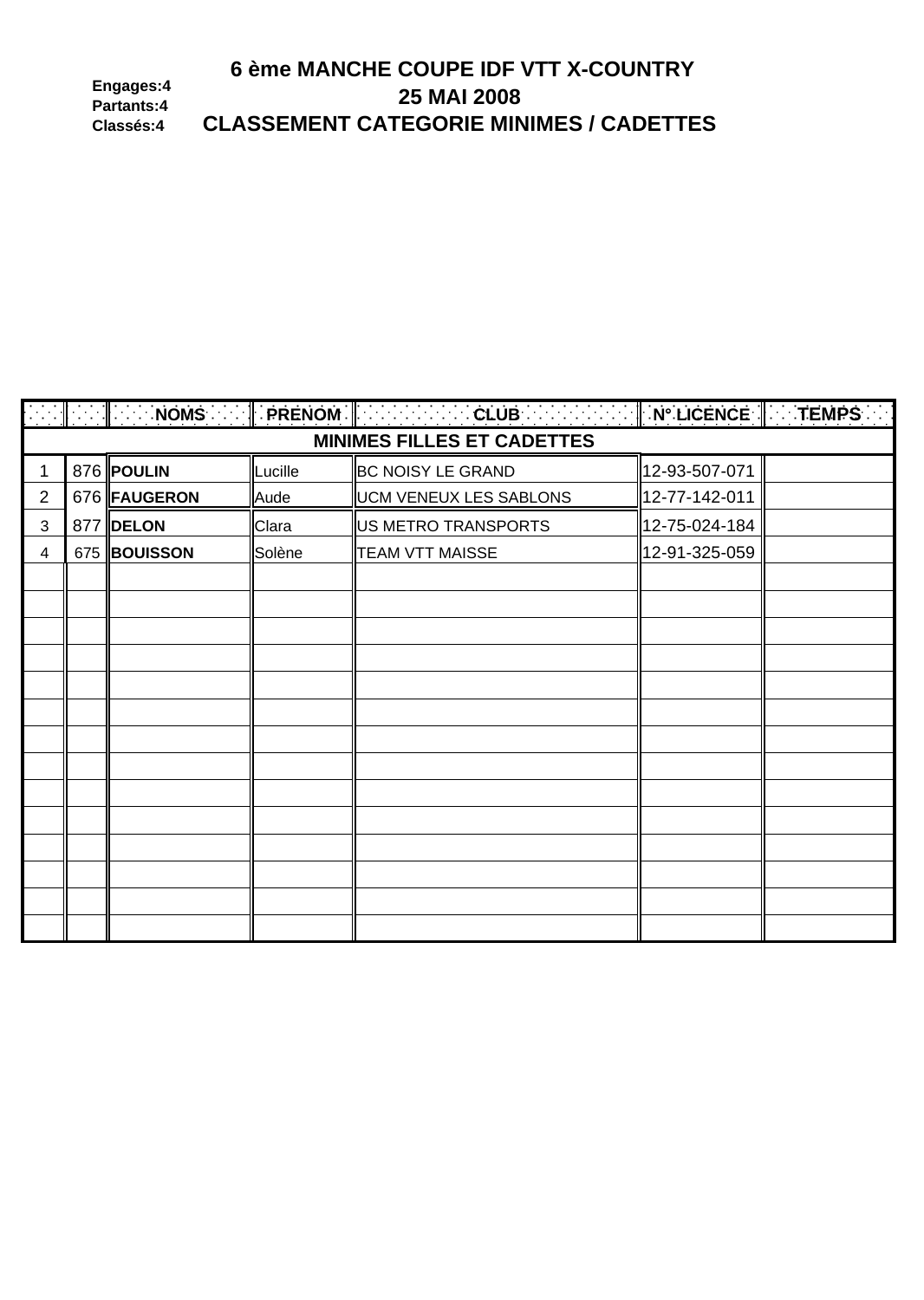**6 ème MANCHE COUPE IDF VTT X-COUNTRY 25 MAI 2008**

**Engages : 9 Partants : 7 Classés : 7**

#### **CLASSEMENT CATEGORIE SENIORS et JUNIORS FEMININES**

|   |                      |                  |                | A ANGLINI ANG MINISTER ANG MANGALA ANG MANGELO ANG MANGELO ANG MANGELO ANG MANGELO ANG MANGELO ANG MANGELO ANG |               |        |  |  |  |
|---|----------------------|------------------|----------------|----------------------------------------------------------------------------------------------------------------|---------------|--------|--|--|--|
|   | <b>SENIORS DAMES</b> |                  |                |                                                                                                                |               |        |  |  |  |
|   |                      | $624$ PHILIPPE   | Perrine        | <b>IIUS DOMONT</b>                                                                                             | 12-95-702-074 | 58'02" |  |  |  |
| 2 | 651                  | <b>IBERTRAND</b> | Sandrine       | <b>IEC BOUCLES DE MARNE</b>                                                                                    | 12-77-126-106 |        |  |  |  |
| 3 |                      | 620 RAVENEL      | Claudia        | <b>IUS METRO TRANSPORTS</b>                                                                                    | 12-75-024-212 |        |  |  |  |
| 4 |                      | 622 HORIOT       | Catherine      | <b>IUS METRO TRANSPORTS</b>                                                                                    | 12-75-024-211 |        |  |  |  |
| 5 |                      | 650 THEVENARD    | <b>Justine</b> | <b>IEC BOUCLES DE MARNE</b>                                                                                    | 12-77-126-048 |        |  |  |  |
| 6 |                      | 623 LEGROS       | Angeline       | <b>US MELUN</b>                                                                                                | 12-77-112-045 |        |  |  |  |
|   | 621                  | <b>IMICHOUT</b>  | Céline         | <b>IVC GENNEVILLOIS</b>                                                                                        | 12-92-418-020 |        |  |  |  |
|   |                      |                  |                |                                                                                                                |               |        |  |  |  |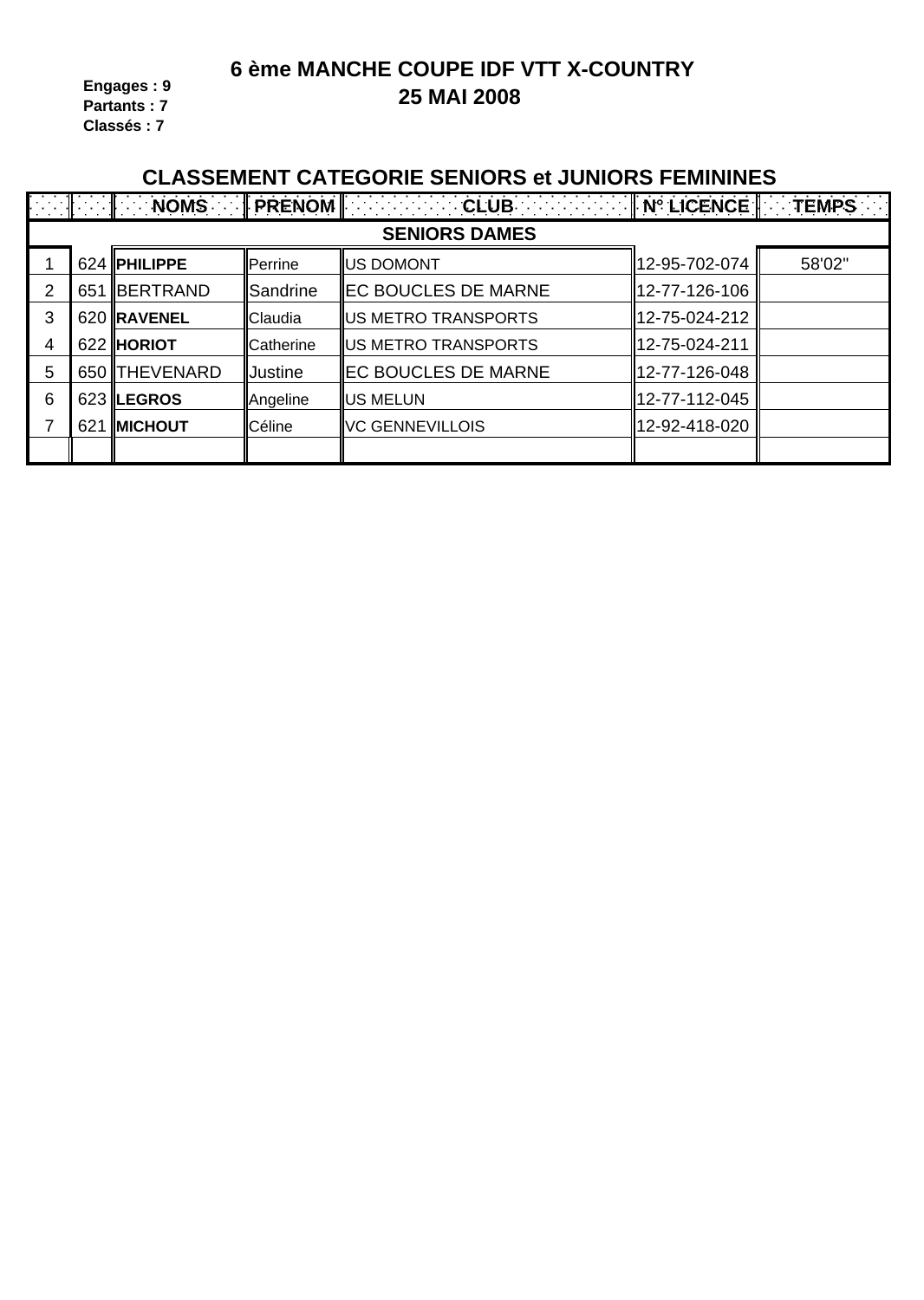|                              | 6 ème MANCHE COUPE IDF VTT X-COUNTRY      |
|------------------------------|-------------------------------------------|
| Engages:<br><b>Partants:</b> | <b>25 MAI 2008</b>                        |
| <b>Classés:</b>              | <b>CLASSEMENT CATEGORIE JUNIORS DAMES</b> |

|   |                              |               |                | $\ \cdot\ $ . $\ \cdot\ $ is noms to $\ $ prenom $\ \cdot\ $ . The club is the state $\ \cdot\ $ n° licence $\ \cdot\ $ temps to $\ $ |               |  |  |
|---|------------------------------|---------------|----------------|---------------------------------------------------------------------------------------------------------------------------------------|---------------|--|--|
|   | <b>JUNIORS DAMES 87 / 88</b> |               |                |                                                                                                                                       |               |  |  |
|   |                              | 650 THEVENARD | <b>Justine</b> | <b>EC BOUCLES DE MARNE</b>                                                                                                            | 12-77-126-048 |  |  |
| 1 |                              | 651 BERTRAND  | Sendrine       | <b>EC BOUCLES DE MARNE</b>                                                                                                            | 12-77-126-106 |  |  |
|   |                              |               |                |                                                                                                                                       |               |  |  |
|   |                              |               |                |                                                                                                                                       |               |  |  |
|   |                              |               |                |                                                                                                                                       |               |  |  |
|   |                              |               |                |                                                                                                                                       |               |  |  |
|   |                              |               |                |                                                                                                                                       |               |  |  |
|   |                              |               |                |                                                                                                                                       |               |  |  |
|   |                              |               |                |                                                                                                                                       |               |  |  |
|   |                              |               |                |                                                                                                                                       |               |  |  |
|   |                              |               |                |                                                                                                                                       |               |  |  |
|   |                              |               |                |                                                                                                                                       |               |  |  |
|   |                              |               |                |                                                                                                                                       |               |  |  |
|   |                              |               |                |                                                                                                                                       |               |  |  |
|   |                              |               |                |                                                                                                                                       |               |  |  |
|   |                              |               |                |                                                                                                                                       |               |  |  |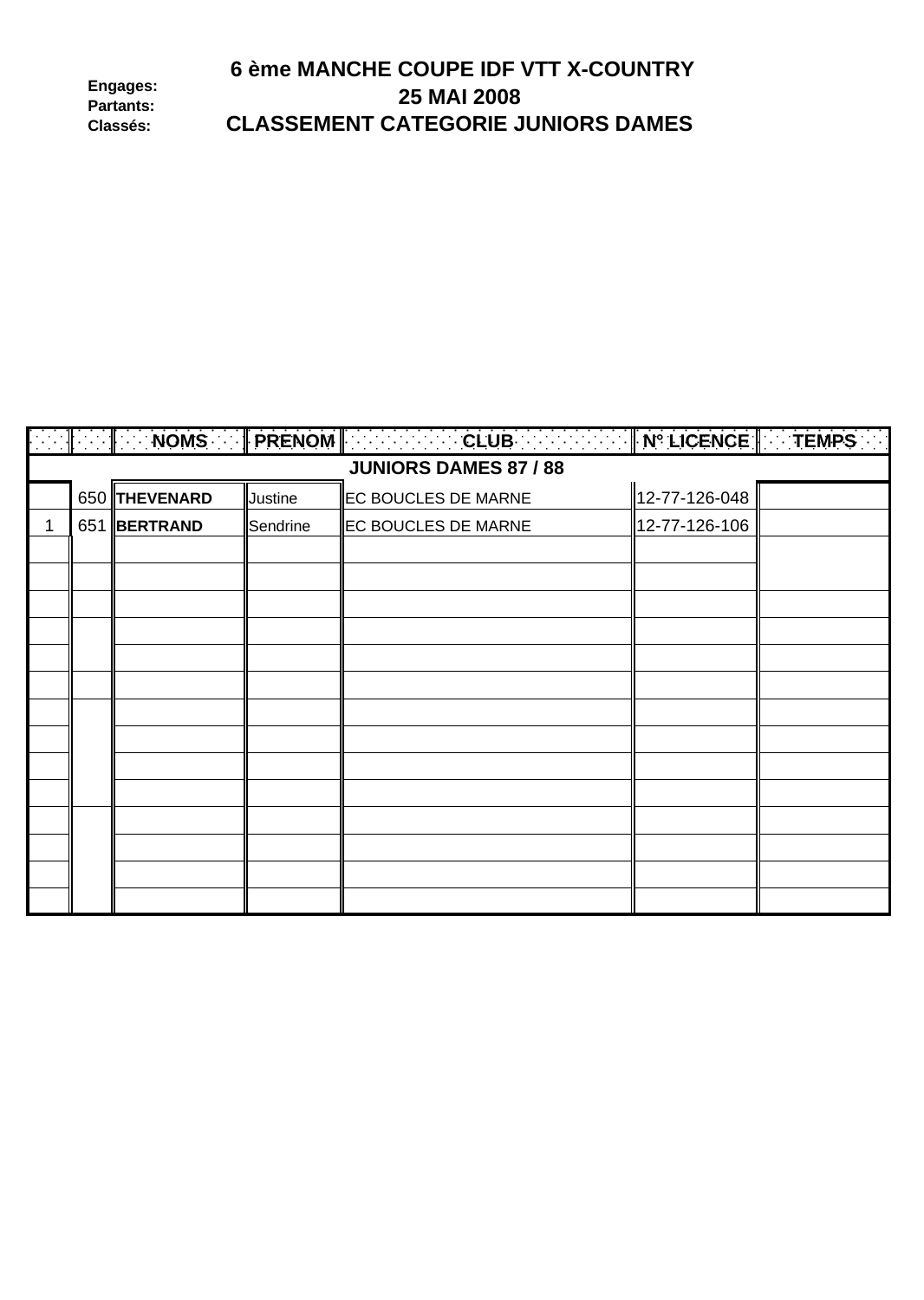Engages: 12 Partants: 11 Classés: 11

# 6 ème MANCHE COUPE IDF VTT X-COUNTRY 25 MAI 2008 **CLASSEMENT CATEGORIE JUNIORS HOMMES**

|                |                   |                | $\ \cdot\ $ : inoms for $\ \cdot\ $ prenom $\ \cdot\ $ . The club for $\ \cdot\ $ : | $\mathsf{N}^\circ$ LICENCE $\mathsf{I}$ TEMPS $\mathsf{I}$ |          |
|----------------|-------------------|----------------|-------------------------------------------------------------------------------------|------------------------------------------------------------|----------|
|                | 505 BOURDEVAIRE   | <b>Julien</b>  | <b>US DOMONT</b>                                                                    | 12-95-702-118                                              | 01:15:18 |
| $\overline{2}$ | 506 N'GUYEN       | Maxime         | <b>IUS MELUN</b>                                                                    | 12-77-112-162                                              | mt       |
| 3              | 507 <b>OBERTI</b> | Julien         | <b>IUS DOMONT</b>                                                                   | 12-95-702-086                                              | à 2"     |
| 4              | 501 COIBION       | <b>Nicolas</b> | <b>IJS FERTE GAUCHER</b>                                                            | 12-77-114-133                                              | à 5"     |
| 5              | 500 BERTRAND      | Cédric         | <b>EC BOUCLES DE MARNE</b>                                                          | 12-77-126-107                                              |          |
| 6              | 508 MICHEL        | Théo           | <b>IUS DOMONT</b>                                                                   | 12-95-702-018                                              |          |
| $\overline{7}$ | 502 VOISIN        | lErwan.        | <b>IUS CRETEIL</b>                                                                  | 12-94-604-284                                              |          |
| 8              | $503$ LAMY        | Benjamin       | <b>IBC NOISY LE GRAND</b>                                                           | 12-77-507-153                                              |          |
| 9              | 511   PICARD      | Alexandre      | <b>BC NOISY LE GRAND</b>                                                            | 12-93-507-166                                              | à 1 tour |
| 10             | 504   LATHELISE   | Quentin        | <b>IESC MEAUX</b>                                                                   | 12-77-101-036                                              |          |
|                | 509  LEMOINE      | Thomas         | <b>PEDALE FERTOISE</b>                                                              | 12-77-102-115                                              |          |
|                |                   |                |                                                                                     |                                                            |          |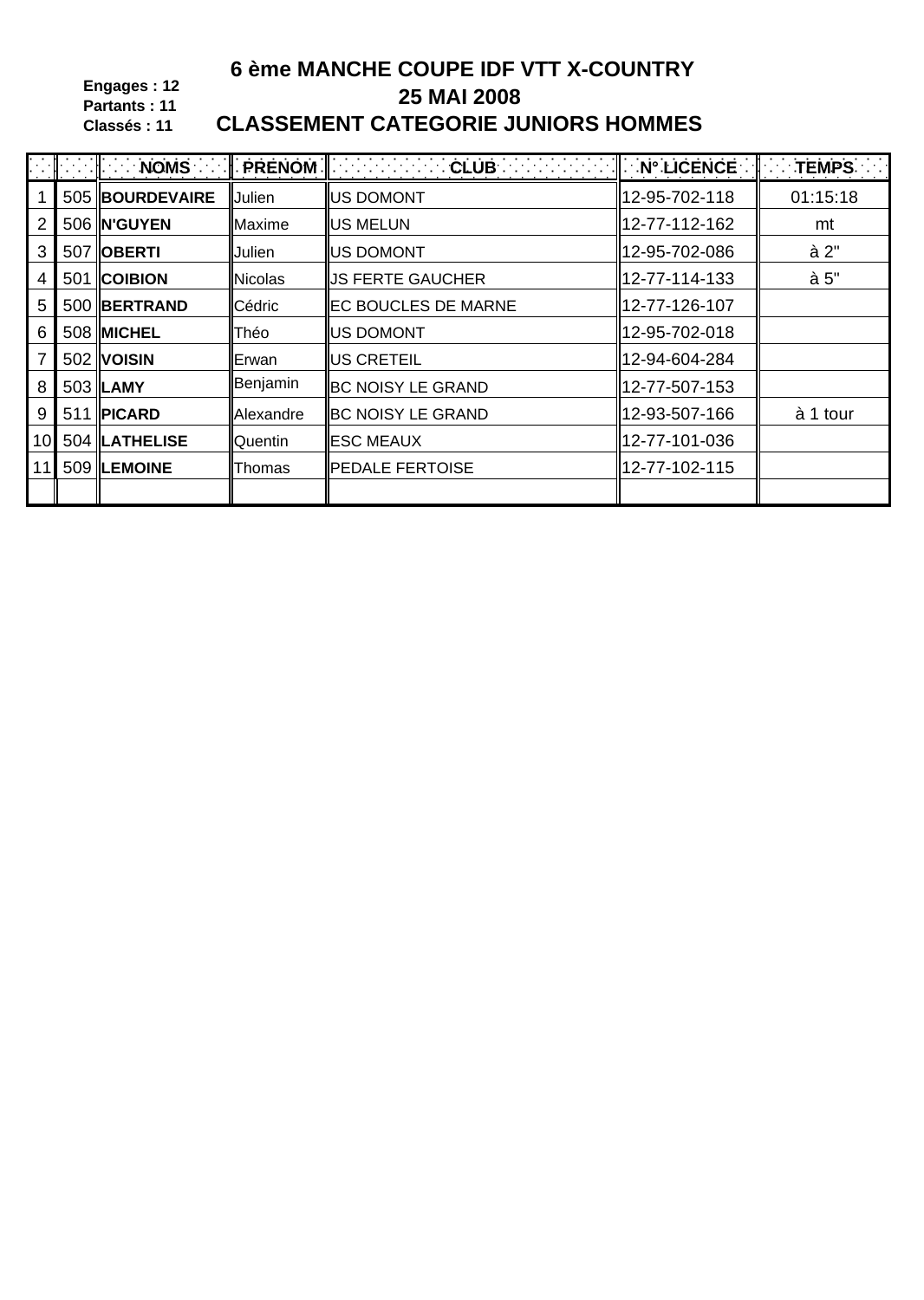**Engages : 32 Partants : 31 Classés : 31**

# **6 ème MANCHE COUPE IDF VTT X-COUNTRY 25 MAI 2008 CLASSEMENT CATEGORIE MASTERS**

|                 | $\parallel$ NOMS        |                | <b>FRENOM Executive CLUB</b>  | $\ $ N° Licence $\ $ Temps $\ $ |          |
|-----------------|-------------------------|----------------|-------------------------------|---------------------------------|----------|
| $\mathbf{1}$    | 414 BOMBARDIERI         | Hervé          | US DOMONT                     | 12-95-702-116                   | 01:14:34 |
| $\overline{2}$  | 400 CHABOT              | J-François     | <b>UCM VENEUX LES SABLONS</b> |                                 |          |
| 3               | 401   PICCIN            | Michel         | <b>VC GENNEVILLOIS</b>        | 12-92-418-072                   |          |
| $\overline{4}$  | 425 CRENEL              | <b>Didier</b>  | <b>EC MORSANG SUR ORGE</b>    | 12-91-339-004                   |          |
| 5               | 415 CHAPELIN            | Thierry        | CC VILLENEUVE ST GERMAIN      | 19-02-063-141                   |          |
| $\,6$           | 416 JUPILLAT            | Christian      | <b>BLEUS DE FRANCE</b>        | 12-92-402-042                   |          |
| $\overline{7}$  | $424$ ALVES             | Alain          | <b>CC SACLAY</b>              | <b>NL</b>                       |          |
| 8               | $404$ LELONG            | Olivier        | <b>JS FERTE GAUCHER</b>       | 12-77-114-047                   |          |
| $\overline{9}$  | 431   PHILIPPE          | J. Jacques     | <b>CC COULOMMIERS</b>         | 12-77-119-113                   |          |
| 10              | 403 POITEVIN            | Françis        | <b>TEAM VTT MAISSE</b>        | 12-91-325-054                   |          |
| 11              | 418 VAN PAPEGHEM Didier |                | CC VILLENEUVE ST GERMAIN      | 19-02-063-112                   |          |
| 12              | 402 BARTLET             | Frédéric       | <b>EC BOUCLES DE MARNE</b>    | 12-77-126-192                   |          |
| 13              | 405 DELOM               | Philippe       | <b>TEAM VTT MAISSE</b>        | 12-91-325-033                   |          |
| 14              | 417 PINSARD             | Frédéric       | <b>THOMERY VTT</b>            | 12-77-141-002                   |          |
| 15              | 419 MICHAUD             | Philippe       | <b>JS FERTE GAUCHER</b>       | 12-77-114-114                   |          |
| 16              | 410 BEAULT              | Pierre         | <b>EC BOUCLES DE MARNE</b>    | 12-77-126-202                   |          |
| 17              | 406 DONATI              | J. François    | US RIS ORANGIS                | 12-91-322-062                   |          |
| 18              | 422 BALUREAU            | Alexandre      | AS ENGHIEN LA BARRE           | 12-95-713-047                   |          |
| 19              | 429 RINCENT             | J. Philippe    | <b>NL</b>                     | <b>NL</b>                       |          |
| 20              | 426 KNAUSS              | <b>Thierry</b> | <b>THOMERY VTT</b>            | 12-77-141-001                   |          |
| 21              | 428   PARMENTIER        | Franck         | <b>BC NOISY LE GRAND</b>      | 12-93-507-203                   |          |
| 22              | $412$ FABRY             | Eric           | <b>THOMERY VTT</b>            | 12-77-141-009                   |          |
| 23              | 408 PHEDRE              | Georges        | <b>BC NOISY LE GRAND</b>      | 12-93-507-119                   |          |
| 24              | 430 NOEL                | Franck         | <b>LES KOYOTES</b>            | 12-75-003-006                   |          |
|                 | 25 413 OSADNIK          | Alain          | <b>TEAM VTT MAISSE</b>        | 12-91-325-011                   |          |
|                 | 26 409 BOULET           | Dominique      | <b>AC POMMEUSE BOISSY</b>     | 12-77-130-022                   |          |
| 27              | 421   PRESTA            | Serge          | <b>ESC MEAUX</b>              | 12-77-101-085                   |          |
|                 | 28 407 TIXIER           | J. Luc         | <b>BLEUS DE FRANCE</b>        | 12-92-402-004                   |          |
| 29              | 411 BIARNE              | Alain          | <b>EC BOUCLES DE MARNE</b>    | 12-77-126-143                   |          |
| 30 <sup>1</sup> | 427 CASTILLO            | Frédéric       | <b>NL</b>                     | <b>NL</b>                       |          |
| 31              | 420 MARTEAU             | J. Claude      | <b>ESC MEAUX</b>              | 12-77-101-111                   |          |
|                 |                         |                |                               |                                 |          |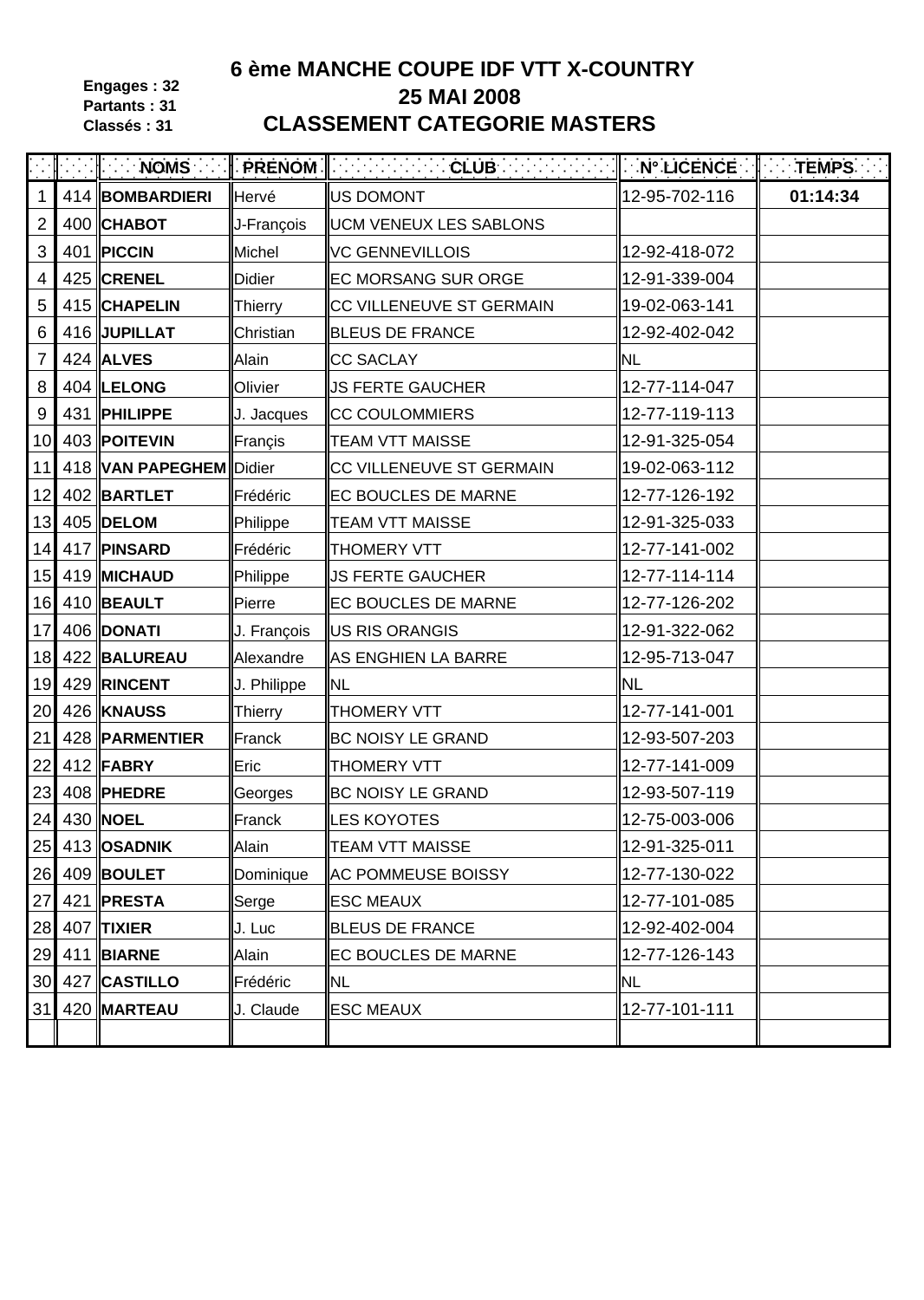**Engages:3 Partants:3 Classés:3**

# **6 ème MANCHE COUPE IDF VTT X-COUNTRY 25 MAI 2008 CLASSEMENT CATEGORIE TANDEMS**

|                |                  |        | NOMS PRENOM CONTROLLER CLUB | $\parallel$ N° LICENCE $\parallel$ TEMPS |          |
|----------------|------------------|--------|-----------------------------|------------------------------------------|----------|
| $\mathbf 1$    | 600 BERNARD      | Cyril  | <b>BC NOISY LE GRAND</b>    | 12-93-507_104                            | 01:20:21 |
|                | 600 <b>FRIED</b> | Thomas | <b>BC NOISY LE GRAND</b>    | 12-93-507-032                            |          |
| $\overline{2}$ | 601 FOURNET      | Pascal | AC POMMEUSE BOISSY          | 12-77-130-010                            |          |
|                | 601   PORTIER    | Eric   | ASL VARREDDES               | 12-77-107-015                            |          |
| 3              | 602 METCHE       | David  | BC NOISY LE GRAND           | 12-93-507-140                            |          |
|                | 602 DELBECQ      | Kévin  | <b>BC NOISY LE GRAND</b>    | 12-93-507-031                            |          |
|                |                  |        |                             |                                          |          |
|                |                  |        |                             |                                          |          |
|                |                  |        |                             |                                          |          |
|                |                  |        |                             |                                          |          |
|                |                  |        |                             |                                          |          |
|                |                  |        |                             |                                          |          |
|                |                  |        |                             |                                          |          |
|                |                  |        |                             |                                          |          |
|                |                  |        |                             |                                          |          |
|                |                  |        |                             |                                          |          |
|                |                  |        |                             |                                          |          |
|                |                  |        |                             |                                          |          |
|                |                  |        |                             |                                          |          |
|                |                  |        |                             |                                          |          |
|                |                  |        |                             |                                          |          |
|                |                  |        |                             |                                          |          |
|                |                  |        |                             |                                          |          |
|                |                  |        |                             |                                          |          |
|                |                  |        |                             |                                          |          |
|                |                  |        |                             |                                          |          |
|                |                  |        |                             |                                          |          |
|                |                  |        |                             |                                          |          |
|                |                  |        |                             |                                          |          |
|                |                  |        |                             |                                          |          |
|                |                  |        |                             |                                          |          |
|                |                  |        |                             |                                          |          |
|                |                  |        |                             |                                          |          |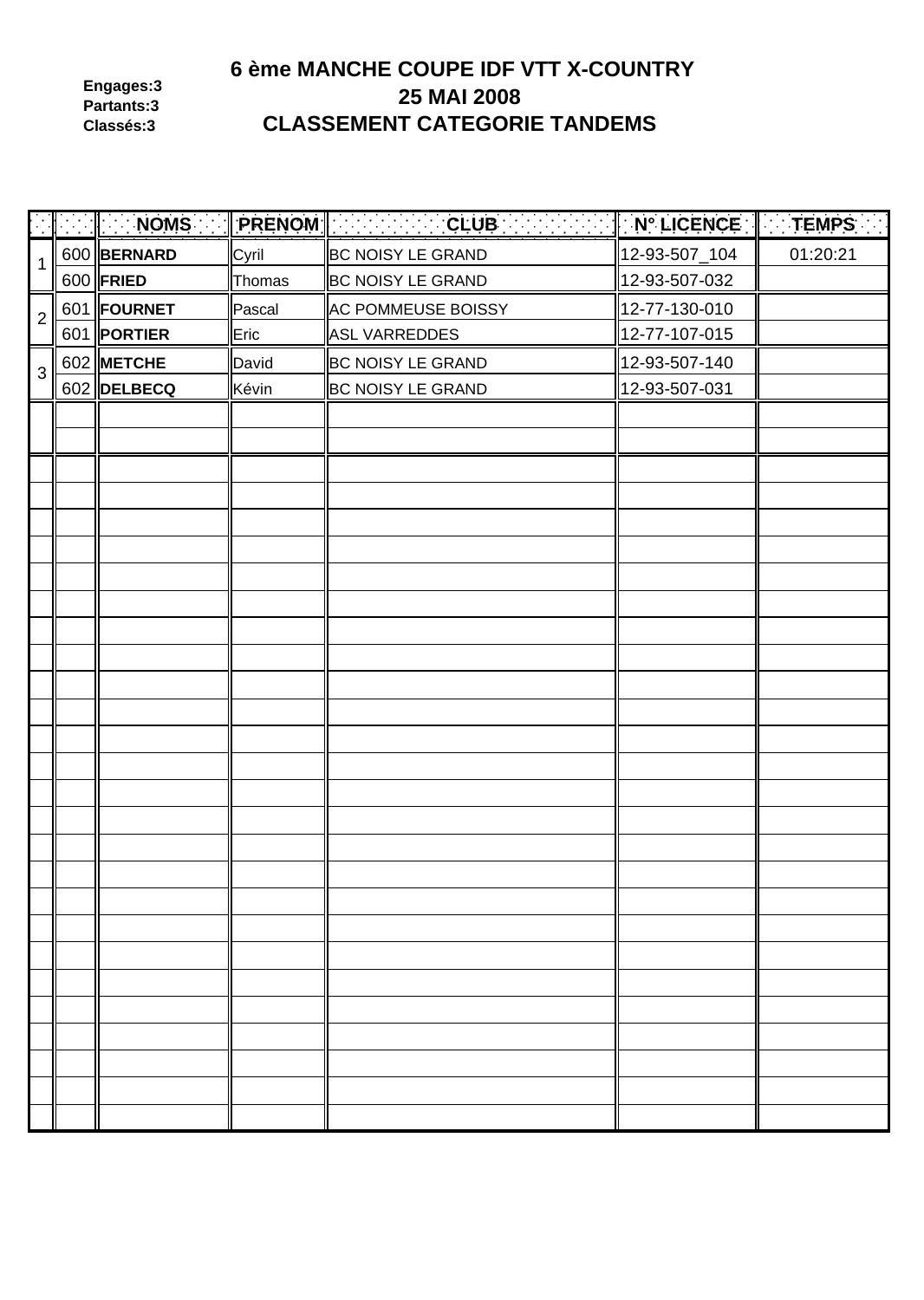**Engages : 34 Partants : 31 Classés : 27**

# **6 ème MANCHE COUPE IDF VTT X-COUNTRY 25 MAI 2008 CLASSEMENT CATEGORIE SENIORS**

|                  |                | <b>NOMS</b>                 |                | $\parallel$ PRENOM $\parallel$ . The CLUB and $\parallel$ | $\parallel$ N° LICENCE $\parallel$ TEMPS |           |
|------------------|----------------|-----------------------------|----------------|-----------------------------------------------------------|------------------------------------------|-----------|
| $\mathbf 1$      | 16             | <b>CHARTIER</b>             | Cédric         | <b>BLEUS DE FRANCE</b>                                    | 12-92-402-008                            | 01:48:03  |
| $\overline{2}$   | 19             | <b>CROCHET COLIN Norman</b> |                | <b>US DOMONT</b>                                          | 12-95-702-052                            | mt        |
| 3                | 1              | <b>DELAMARRE</b>            | Christophe     | <b>BLEUS DE FRANCE</b>                                    | 12-92-402-001                            | à 29"     |
| 4                | $\overline{2}$ | <b>DEHEYN</b>               | Thibault       | <b>BLEUS DE FRANCE</b>                                    | 12-92-402-020                            | à 4'15"   |
| 5                | 15             | <b>PHILIPPE</b>             | Guillaume      | <b>ARGENTEUIL VS</b>                                      | 12-95-708-341                            | à 5'46"   |
| 6                | 25             | <b>FREMINET</b>             | Jérome         | <b>US MELUN</b>                                           | 12-77-112-188                            | à 6'32"   |
| $\overline{7}$   | 20             | <b>LE FLOCH</b>             | Jérome         | CC VILLENEUVE ST GERMAIN                                  | 19-02-063-319                            | à 13'20"  |
| 8                | 4              | <b>CORBEAU</b>              | Laurent        | <b>EC MONTGERON VIGNEUX</b>                               | 12-91-307-045                            | à 14'23"  |
| $\boldsymbol{9}$ | 5              | BERTRAND                    | <b>Thierry</b> | <b>JS FERTE GAUCHER</b>                                   | 12-77-114-212                            | à 1 tour  |
| 10               | 6              | <b>MATHIEU</b>              | Christophe     | <b>TEAM VTT MAISSE</b>                                    | 12-91-325-042                            |           |
| 11               | 10             | <b>ATZERT</b>               | Alexandre      | <b>BC NOISY LE GRAND</b>                                  | 12-93-507-098                            |           |
| 12               | $\overline{7}$ | <b>FADDA</b>                |                | J. Christophe   TEAM VTT MAISSE                           | 12-91-325-040                            |           |
| 13               | 11             | <b>TIXIER</b>               | Sébastien      | <b>BLEUS DE FRANCE</b>                                    | 12-92-402-010                            |           |
| 14               | 28             | LEMOAL                      | Yannick        | <b>EC MORSANG SUR ORGE</b>                                | 12-91-339-006                            |           |
| 15               | 9              | <b>EUZENAT</b>              | Guillaume      | <b>VAL D'EUROPE TC</b>                                    | 12-77-145-015                            |           |
| 16               | 12             | <b>CATHENOZ</b>             | Thibault       | <b>BC NOISY LE GRAND</b>                                  | 12-93-507-188                            |           |
| 17               | 34             | <b>LARRIEU</b>              | Laurent        | <b>SVP</b>                                                | 12-93-509-467                            |           |
| 18               | 23             | <b>LAUTERFING</b>           | <b>Nicolas</b> | <b>BC NOISY LE GRAND</b>                                  | 12-93-507-                               | à 2 tours |
| 19               | 24             | <b>ILEFAUT</b>              | Erwan          | <b>US MELUN</b>                                           | 12-77-112-017                            |           |
| 20               | 31             | <b>DRACK</b>                | Serge          | <b>NL</b>                                                 | <b>NL</b>                                |           |
| 21               | 29             | <b>FILLIERE</b>             | Hervé          | <b>ECHVTT</b>                                             | <b>NL</b>                                |           |
| 22               | 35             | <b>DVORAK</b>               | Alexis         | <b>NL</b>                                                 | <b>NL</b>                                |           |
| 23               | 18             | <b>JAMET</b>                | Cyril          | <b>US MELUN</b>                                           | 12-77-112-194                            |           |
| 24               | 14             | <b>ODOT</b>                 | Frédéric       | <b>CS EIS FONTAINEBLEAU</b>                               | 12-77-151-008                            |           |
| 25               | 17             | <b>BERTOUX</b>              | Jérome         | US METRO TRANSPORTS                                       | 12-75-024-141                            |           |
| 26               | 33             | <b>RECHER</b>               | Romain         | <b>LES KOYOTES</b>                                        | 12-75-003                                | à 3 tours |
| 27               | 13             | <b>LA FERTE</b>             | Gérald         | <b>EC MONTGERON VIGNEUX</b>                               | 12-91-307-140                            | à 4 tours |
|                  |                |                             |                |                                                           |                                          |           |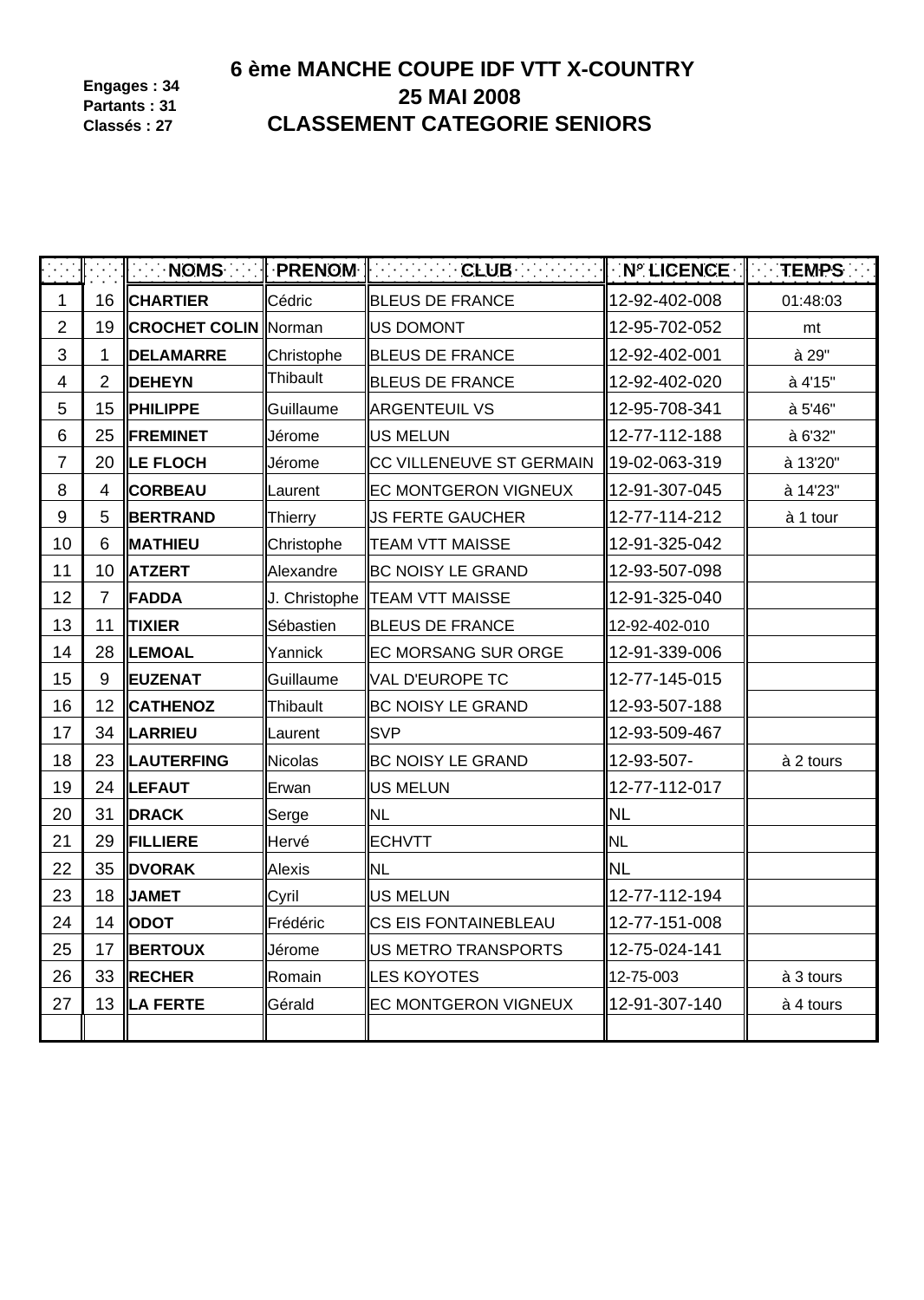**Engages : 16 Partants : 16 Classés : 12**

# **6 ème MANCHE COUPE IDF VTT X-COUNTRY 25 MAI 2008 CLASSEMENT CATEGORIE ESPOIRS**

|    | I NOMS PRENOM            |          |                                  |               | $\parallel$ TEMPS |
|----|--------------------------|----------|----------------------------------|---------------|-------------------|
|    | 304 ILE CUNFF            | Kévin    | <b>IUS MELUN</b>                 | 12-77-112-071 | 01:48:03          |
| 2  | 312   PASCAL             | Adrien   | <b>ICC VILLENEUVE ST GERMAIN</b> | 19-02-063-288 | à 6'52"           |
| 3  | 314 CHOISY               | Emeric   | <b>IUS DOMONT</b>                | 12-95-702-078 | à 6'53"           |
| 4  | <b>301 ILE CLAINCHE</b>  | Jimmy    | <b>IIUS DOMONT</b>               | 12-95-702-076 | à 11'37"          |
| 5  | 306  LISIECKI            | Benjamin | <b>BC NOISY LE GRAND</b>         | 12-93-507-    | à 1 tour          |
| 6  | 305 ALVES                | Arnaud   | <b>IEC MORSANG SUR ORGE</b>      | 12-91-339-024 |                   |
| 7  | 308  LEGROS              | Thomas   | <b>US MELUN</b>                  | 12-77-112-156 |                   |
| 8  | 309   DUCASSE            | Pierre   | <b>BC NOISY LE GRAND</b>         | 12-93-507-    |                   |
| 9  | 310 CLUZET               | Geoffrey | <b>NON LICENCIE</b>              |               | à 2 tours         |
| 10 | 303   MARTEAU            | Romain   | <b>I</b> IESC MEAUX              | 12-77-101-077 | à 3 tours         |
| 11 | 300 MAHEUX-JOUR Geoffrey |          | <b>TEAM VTT MAISSE</b>           | 12-91-325-001 |                   |
| 12 | 311  LARIDAN             | Maxime   | <b>IEC MONTGERON VIGNEUX</b>     | 12-91-307-167 |                   |
|    |                          |          |                                  |               |                   |